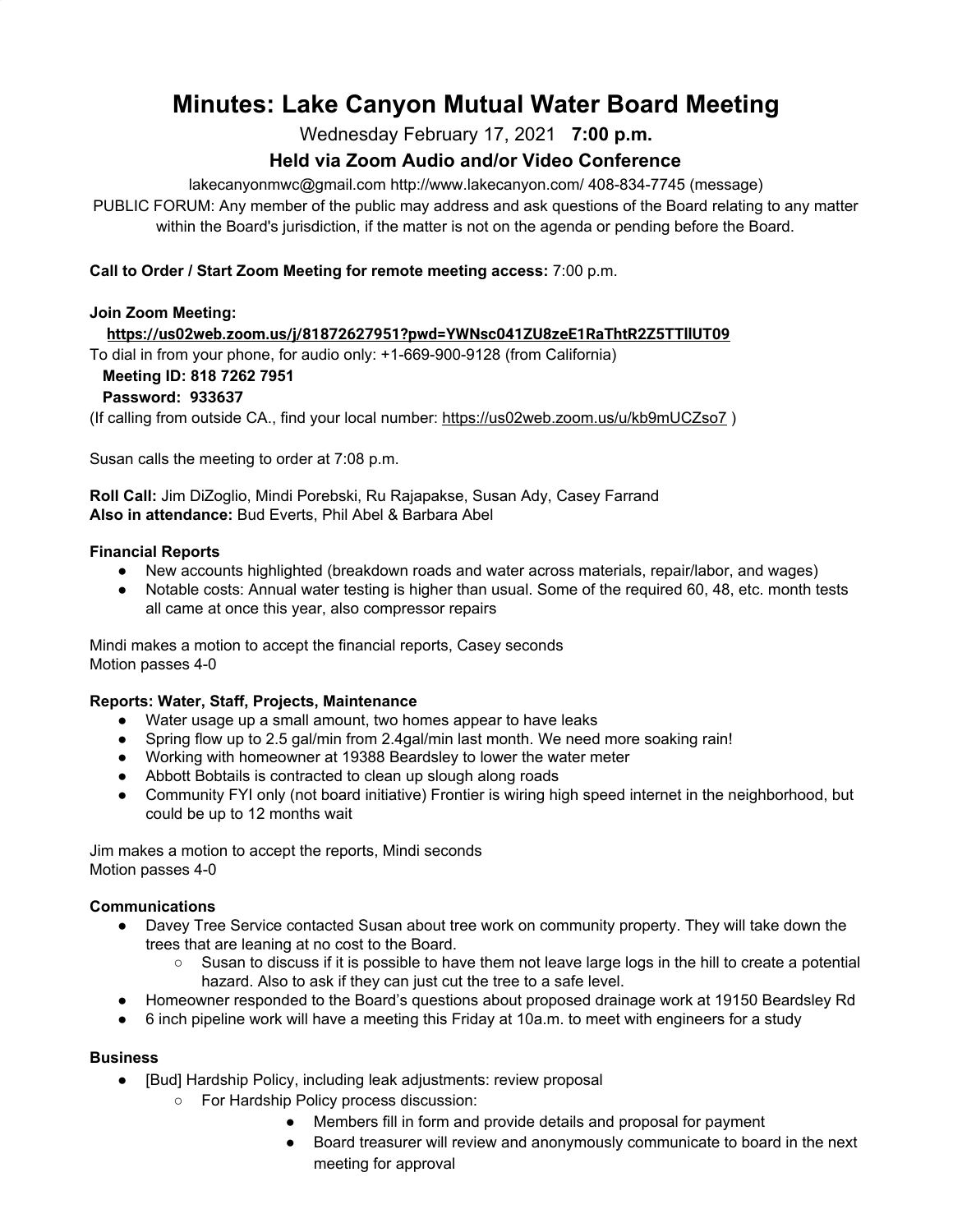- Recommendation to remove the 48 hour after call requirement, to reflect that these will be approved in board meetings
- Recommendation to provide more guidance to anyone submitting proposed payment plans
- **Decision:** Bud to come back to the board with an updated Hardship Policy to be reviewed in next meeting
- For Leak Adjustment process discussion:
	- Form accepts details of leak and repair information
	- Board reviews in next board meeting
	- Previous form had limits of \$500 for leaks except \$100 for toilets and that toilet maximum has been removed due to high leaks from toilets
	- Recommendation that the policy states that we expect homeowners to work expeditiously to resolve leaks in order to qualify for leak adjustments
	- Recommendation to state that adjustments are for half of billed water loss
- **Decision:** Bud to update Leak adjustment policy with above changes
- [Bud] Welcome Packet and welcome meeting refresh, including ways to stimulate water conservation
	- Bud found we already had one online and updated it with more information. He will send it out over email for board to review
	- Bud usually gets resident email addresses as a part of escrow, and would be able to email this out as a means to share the welcome packet with new community members. We can also follow up with a paper copy when they arrive in person (during non-COVID times)
- [Susan] To review road policies from nearby neighborhoods to inform writing a policy for the survey and road centerline
	- Susan is seeking further guidance before having a discussion on it
	- She has met with two other road associations and neither had a policy like this, and mentioned any such changes would be legally involved, difficult, and expensive
		- Their recommendation was that focus should be on safety of the road
	- Lack of knowledge also makes communication difficult when homeowners come to us with easement / encroachment / road placement issues
	- Property titles likely list the easements
	- Need more clarification on the purpose of the policy is it safety of the road, firefighter navigability, maintaining what is there vs. preventing future encroachment, etc.
	- Need to understand purpose of easement, right-of-way, and governing authority (e.g. easements for CSD, LCMWC, etc)
	- We are at a difficult crossroads here, as the path forward may be complex and costly
- [Jim] Set date and assign pre-work for two special meetings: Set board priorities for projects, further discussion of how to progress on 6 inch pipeline project
	- Outline for special meetings ---
	- Capital Improvement Plan
		- Water plant operation
			- Refer to prior capital improvement plans
			- Billing and admin
			- Water plant improvements
				- 6" pipeline
					- Beardsley
					- Laurel/Oak
			- Yearly road maintenance
				- Road clearing
				- Fire route clearing
				- Drainage clearing